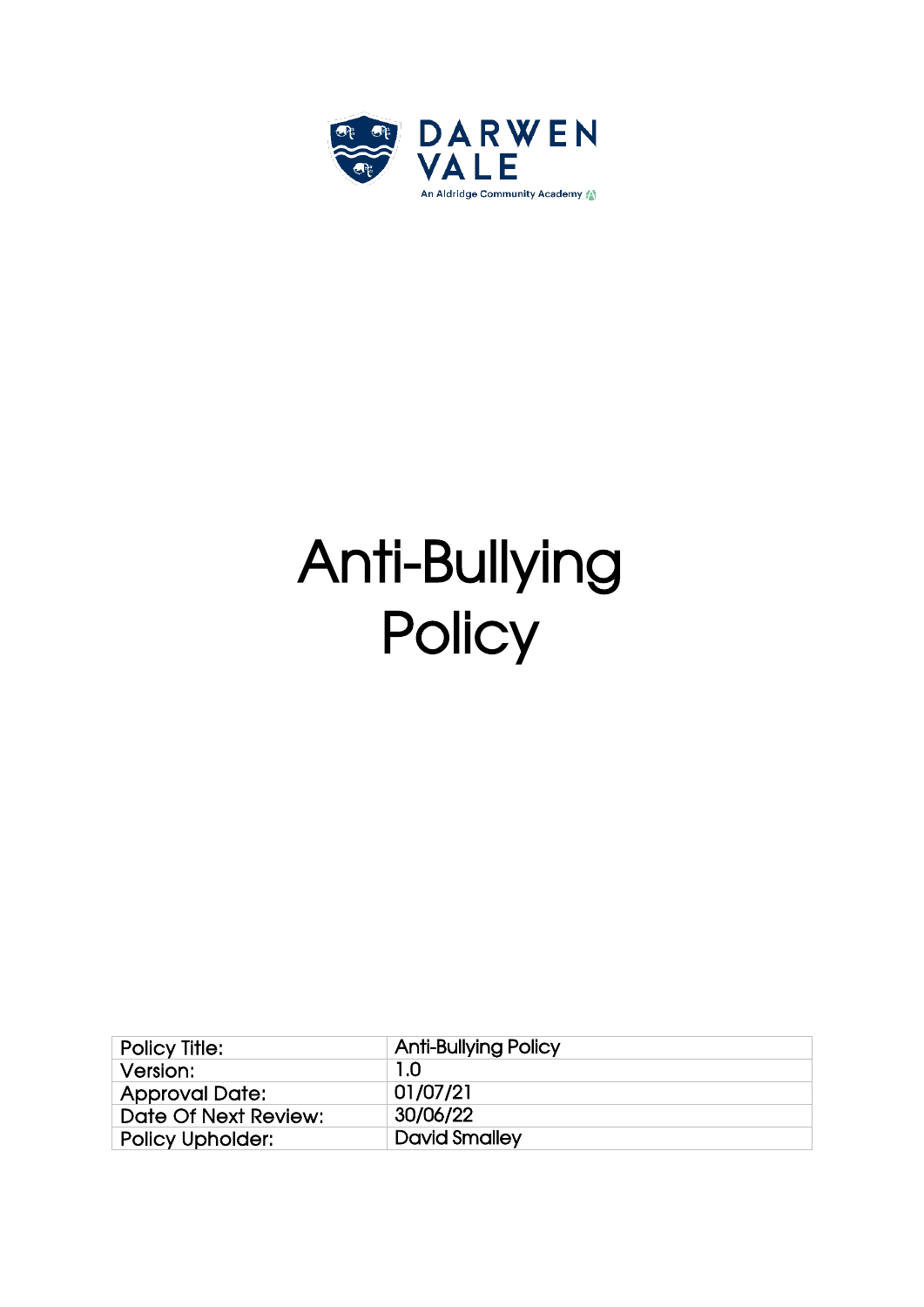# Darwen Vale Anti-Bullying Policy

## **Anti-Bullying Policy & Procedures**

Our mission statement makes clear the entitlement of all in the academy to be equally valued and respected and the responsibility of all to show understanding and respect for others. In the light of this, bullying in any form has no place in Darwen Vale and will not be tolerated.

### **Overview**

It is very important to be clear about what is, and is not, bullying. There are many definitions and perceptions of bullying, but all recognise that bullying is sustained and takes place where there is an imbalance of power.

Two useful and comprehensive definitions are:

• A bully is an individual who tends to torment others either through verbal harassment or physical assaults, or through subtle methods of coercion.

• Bullying is the repeated intimidation of others by the real or threatened infliction of physical, verbal, written, electronically transmitted (cyber bullying), or emotional abuse, or through attacks on the property of another. It may include, but not be limited to, actions such as verbal taunts, namecalling and put-downs, including ethnically-based or gender-based verbal putdowns, and extortion of money or possessions.

Cyber bullying is bullying through the use of communication technology like mobile phone text messages, social media apps, e-mails or websites. This can take many forms, for example:

• Sending threatening or abusive text/instant messages or e-mails, personally or anonymously.

• Making insulting comments about someone on a website, social networking site (e.g. Facebook, Instagram and snapchat) or online (blog or YouTube).

• Making or sharing derogatory, inflammatory or embarrassing videos of someone via mobile phone or email (such as 'Happy Slapping' videos or physical/verbal assaults).

'Sexting' is the sending and receiving of sexually inappropriate images or messages, using a mobile phone or the internet. It is illegal for children under the age of 16 to do this and will be referred to both the police and social care. An investigation will be undertaken and appropriate action taken.

It is illegal for a student to retain a sexually inappropriate image of another student and show it to other students. Again, this will result in a referral to the police and social care. It is likely that any student doing this will be excluded for a fixed period. Inference of such images existing, without appropriate proof, will also be sanctioned by the academy.

As an Academy we wish to establish very clear guidance and responses to bullying, our aim is to establish a healthy, stress-free environment with zero tolerance of poor behaviour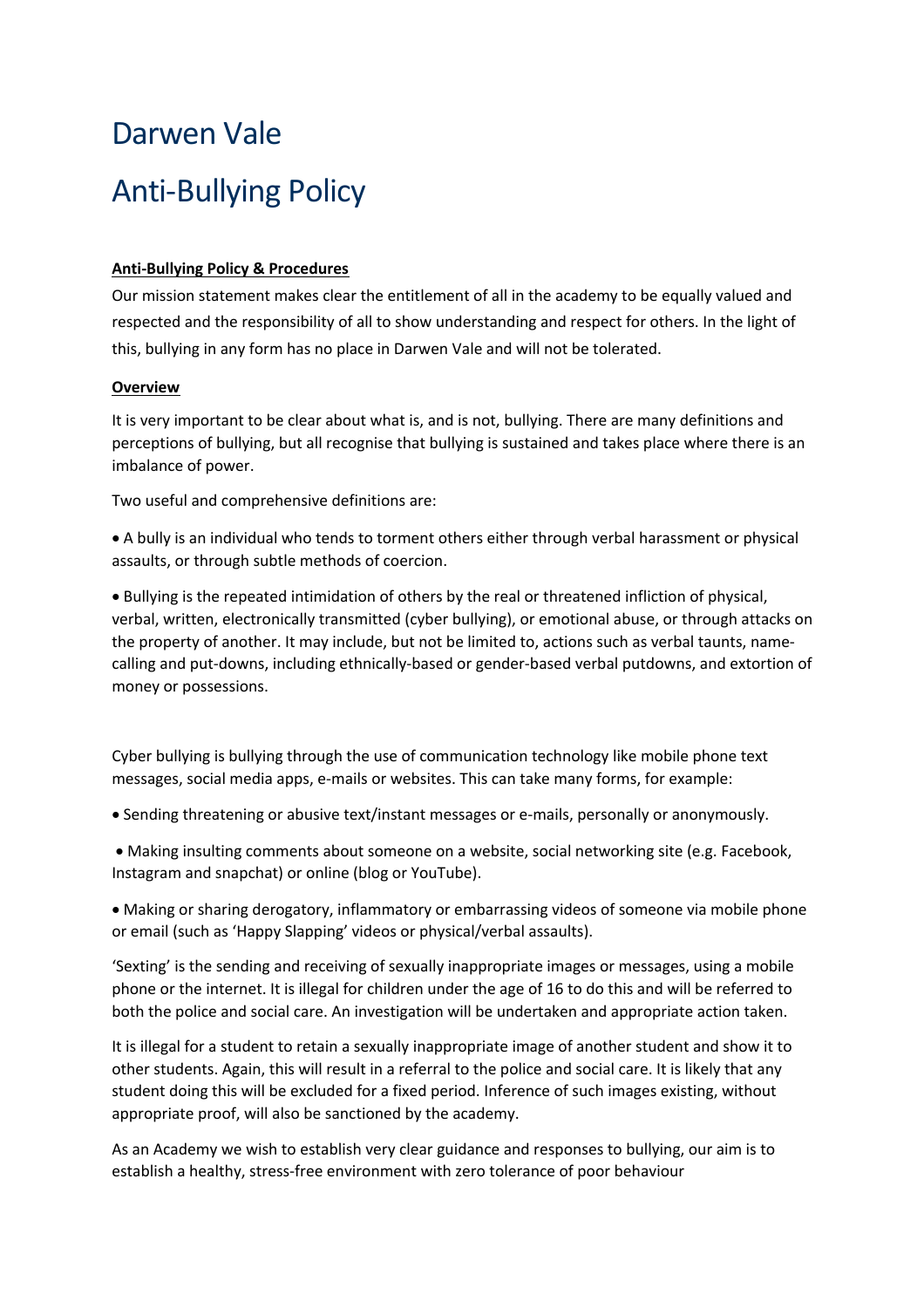#### Our aims and objectives in relation to bullying are to:

- Ensure all students, teachers and parents know that bullying will not be tolerated.
- Ensure clarity and agreement about what is and is not bullying.

• Ensure whole school awareness of the rights and responsibilities of all students with regard to bullying.

• Involve all members of the school, staff and students in helping to prevent bullying and to confront it when it occurs.

• Encourage students to report instances of bullying.

• Ensure that all students, parents and staff know what preventative steps the school takes and how these are implemented.

In dealing with bullying we aim to

• Eliminate the bullying itself.

• Support the victim by resolving the problem and by building up his/her self-esteem and where appropriate developing strategies to avoid bullying.

• Bring the perpetrator to realise the unacceptability of his/her behaviour and the consequences should it continue.

• Investigate the cause of the bullying behaviour and where appropriate work with him/her to modify his/her behaviour.

• Reconcile the perpetrator and the victim (RJ).

We pre-empt and respond to bullying in a variety of ways:

• All year groups are taken through anti bullying procedures in their induction during our Vale Value activities and year group assemblies.

• The Student Council will work in conjunction with the DoPs to raise awareness and to form support groups. They will also receive training.

#### Assemblies will be delivered to the students to highlight the issues. These assemblies focus on:

• Clarifying and defining what is and is not bullying, raising awareness of the difference between disputes, endings of friendships and bullying behaviour.

• Cyber bullying as part of safety.

• Encouraging zero tolerance of bullying behaviour, encouraging a sense of social responsibility and the courage to speak out when necessary, and ensuring students know what they can do if they or someone else is being bullied.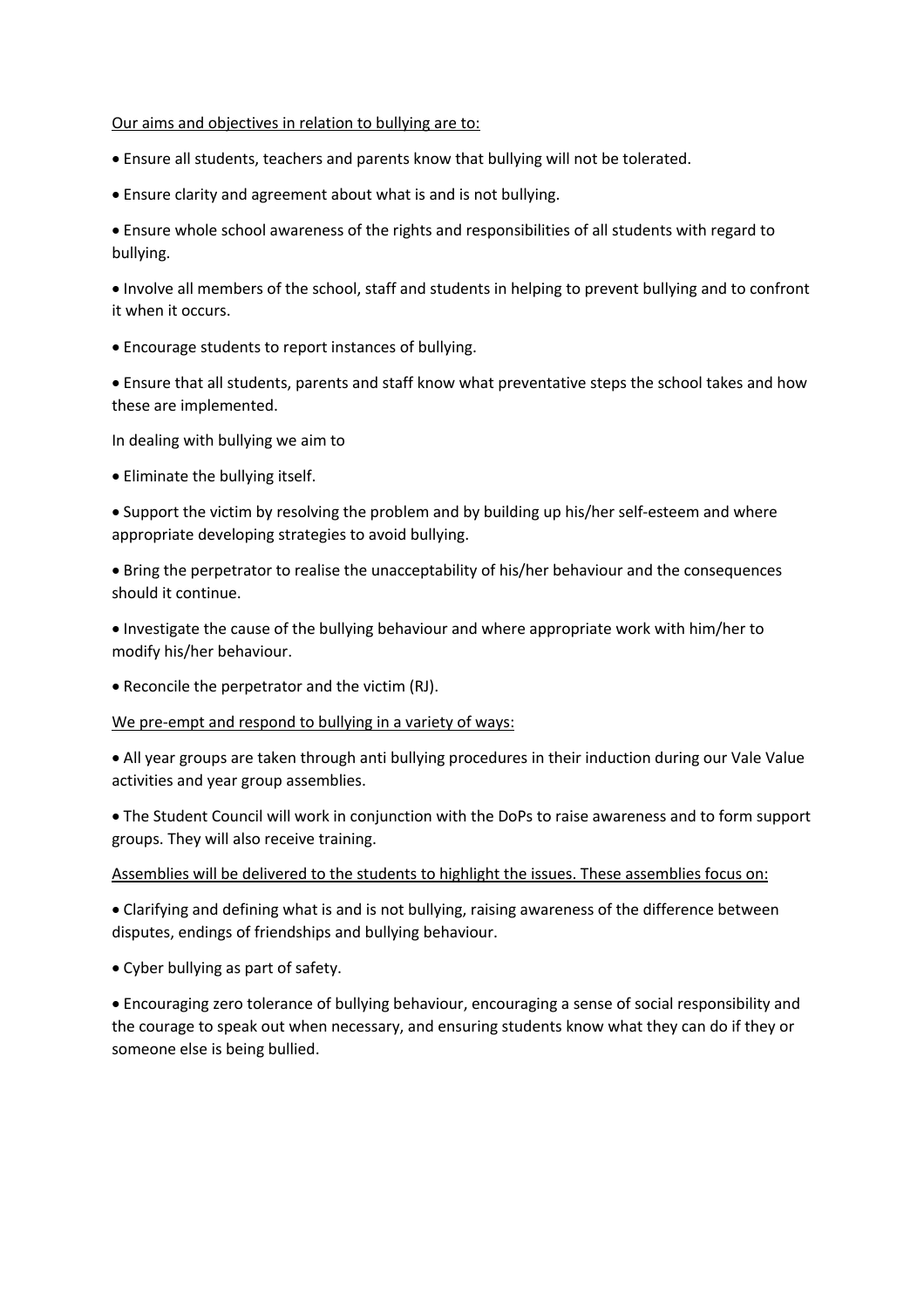Tutor time and the Vale Values programmes will be used to discuss further what is and is not bullying, and what students feel could or should be done. Work and ideas emanating from these lessons will be fed into the system to inform and add to the strategies already being used. Form tutors will be trained in restorative justice techniques to ensure that issues of bullying can be properly aired and addressed within the lessons. The PATH centre will provide guidance and support to form tutors.

#### Ways to report bullying:

- To form tutor or any other member of staff
- PATH centre 'drop in' sessions at break and lunch time
- Email bullying@darwenvale.com

• The Student Council will be consulted on anti-bullying policy and strategies. As the 'voice of the students', the Student Council which is led by the Chair, will support the eradication of bullying incidents and devise strategies for supporting those who feel affected.

Key pastoral staff will always mediate between the bully and the victim, where appropriate. The victim will be encouraged to tell the bully how the bully's actions made them feel. The bully will be given an opportunity to apologise and agreed action steps will be implemented.

All of the above reporting systems are checked by the Directors of Learning and SLT.

#### Record keeping

Incidents of bullying are recorded on CPOMS by the member of staff investigating the incidents. Serious concerns about bullying will result in the parents of the student being invited into school to meet with the Director of Progress.

Students who feel they are being bullied will be asked to keep a detailed record of incidents.

#### Sanctions

The varying nature and varying degrees of bullying require a range of responses and a range of sanctions. Academy sanctions are described in detail elsewhere in this document.

Anyone who bullies someone – in any way – will be seen and spoken to about this by their Director of Learning / SLT.

In appropriate cases, (and particularly, though not exclusively, where the perpetrators do not attend the school and the bullying occurs elsewhere), the police will be notified, to advise the victim on what steps can be taken. Where the perpetrator is part of the school he/she would stress the seriousness of the matter and the possible consequences if it were to continue.

In the cases of a first and minor incident an informal warning from a Director of Learning may be sufficient. This would be recorded as a detention for bullying on Class charts.

Where a student is found to persist in acts of bullying, despite warning, it may be necessary for the student to be removed from lessons and sent to Internal Exclusion for a fixed period and sit an after school detention. In certain circumstances, it may be necessary to recommend a fixed term exclusion to the Principal.